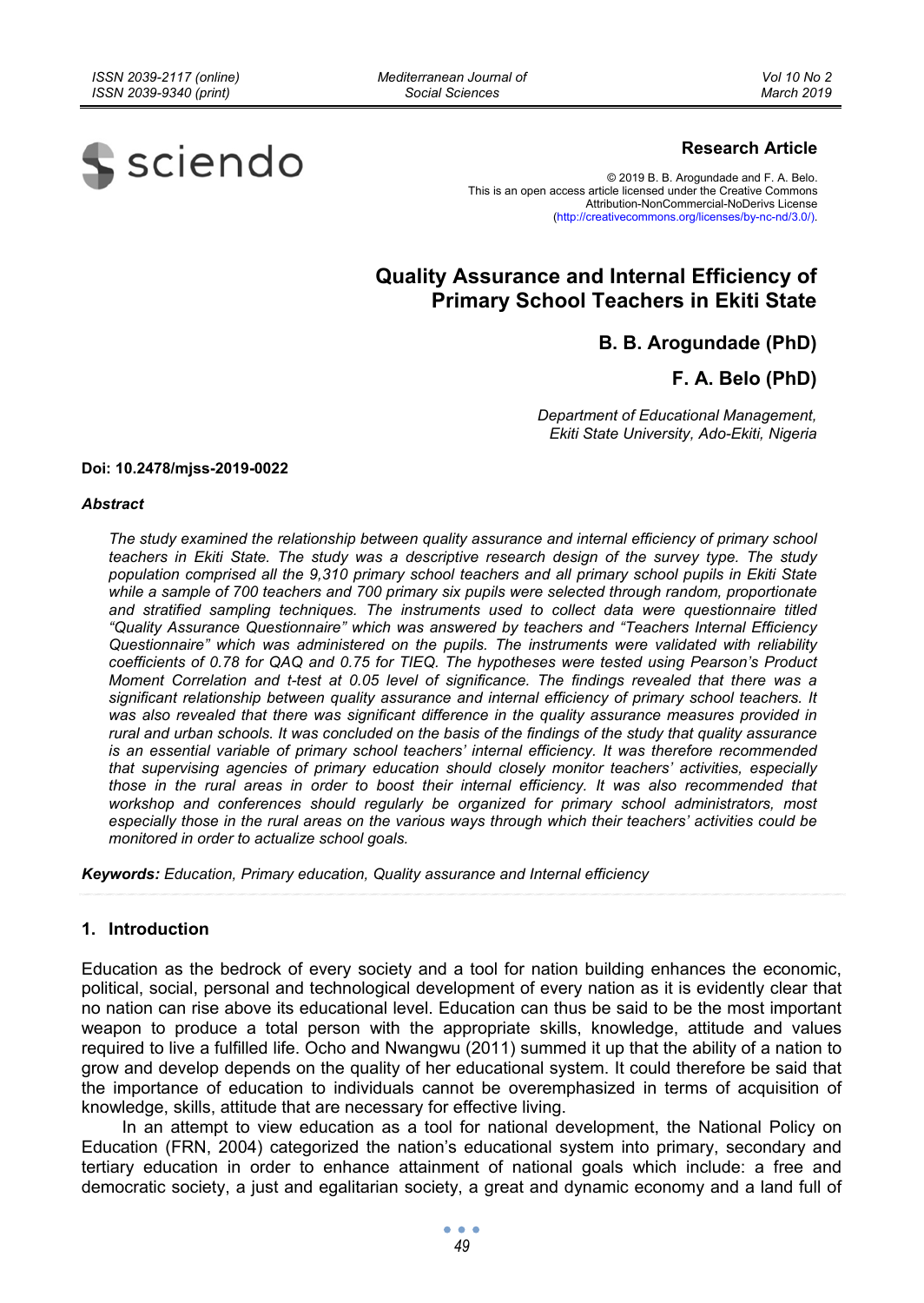bright opportunities for all citizens.

Primary education which is the foundation of all other formal education serves as the basic educational background upon which subsequent educational systems are built. To a very large extent, the solidity of primary education determines the difference between success and failure of subsequent educational systems. This implies that the coordination of primary education has impact on the quality of the products which are also an input for secondary education. Heads of primary schools usually referred to as headmasters/headmistresses occupy unique and strategic positions. He is accountable to the success or otherwise in the school. As a professional leader, he combines administrative supervision with instructional supervision all in a bid to ensure attainment of a common goal. As the executive head, he is expected to develop and implement means through which teaching and learning processes could be monitored.

The subject of quality assurance is a very important matter in the sphere of primary education because it serves as the foundation for other educational systems. Quality assurance which literally means supervision of instruction is a vital weapon in achieving goals of education. Oyedeji (1988) observed that when speaking on the supervising skills of the principals (which can also be applicable to primary school heads), no one is greater than their functions as supervisors, instruction and curriculum planners. Arogundade (2009) summed it up that the goals of education cannot be achieved without education and that supervision is the panacea for quality education. Mkpandiok (2007) described quality assurance as a holistic term which is directed towards education as an entity and that it entails the supplier and consumer and the various activities put in place to produce quality products and services. In a related development, Ajayi and Adegbesan (2007) contended that quality assurance is related to accountability both of which are concerned with maximizing the effectiveness and efficiency of educational systems and services in relation to their contexts, missions and stated objectives. In the same vein, Oyewumi and Fatoki (2015) see quality assurance as a total, holistic process concerned with ensuring the integrity of outcomes and which places the responsibility of quality with factory (education) and thus is expressed through its relationship with its customers. Blumende (2001) reported that the decline in the quality of education in Nigeria cannot be ignored by anyone who is aware of the significant role of education as an instrument of societal transformation and development. Ogunsaju (2004) corroborated this view by stating that the academic standard in all Nigeria educational institutions fell considerably below societal expectations.

It is evidently clear from the various submissions that quality assurance revolve round the learner, teaching-learning processes, the contents as well as the learning outcomes and that supervision plays a pivotal role in school programmes. Teachers thus play an essential role and as well serve as the engine room of all these activities. This implies that teachers, as one of the inputs into the educational process constitute an important aspect of pupils' learning. Considering this point, it could be said that the level of performance in primary schools are intimately tied to the quality assurance measures put in place by the schools' head in accordance with laid down regulations by the governing body.

Internal efficiency which implies the extent to which resources made available to the educational system are being used to achieve the objectives for which the educational system has been set up is an essential factor in evaluating educational outcomes. In this study, primary school teachers' job performance would be used interchangeably as their internal efficiency. Teachers are the backbone of educational activities, meaning that they are the main determinants of quality in education. This implies that the success or otherwise of educational programmes depend on teachers' job performance and they are therefore expected to be effective and committed to their job. To be effective on the job, it therefore becomes imperative that teachers' activities must be supervised. To this end, Okeniyi (1995) described teachers' job performance as the ability of teachers to combine relevant inputs for the enhancement of teaching and learning processes. Similarly, Olaniyan (1999) perceived teachers' job performance as the ability of teachers to skillfully combine the right behaviour towards the achievement of organizational goals and objectives. Taking a cursory look at the various submissions on teachers' job performance, it could thus be inferred that teachers are the drivers of education in all spheres of life, it thus becomes imperative that importance should be attached to their efficiency through quality assurance measures.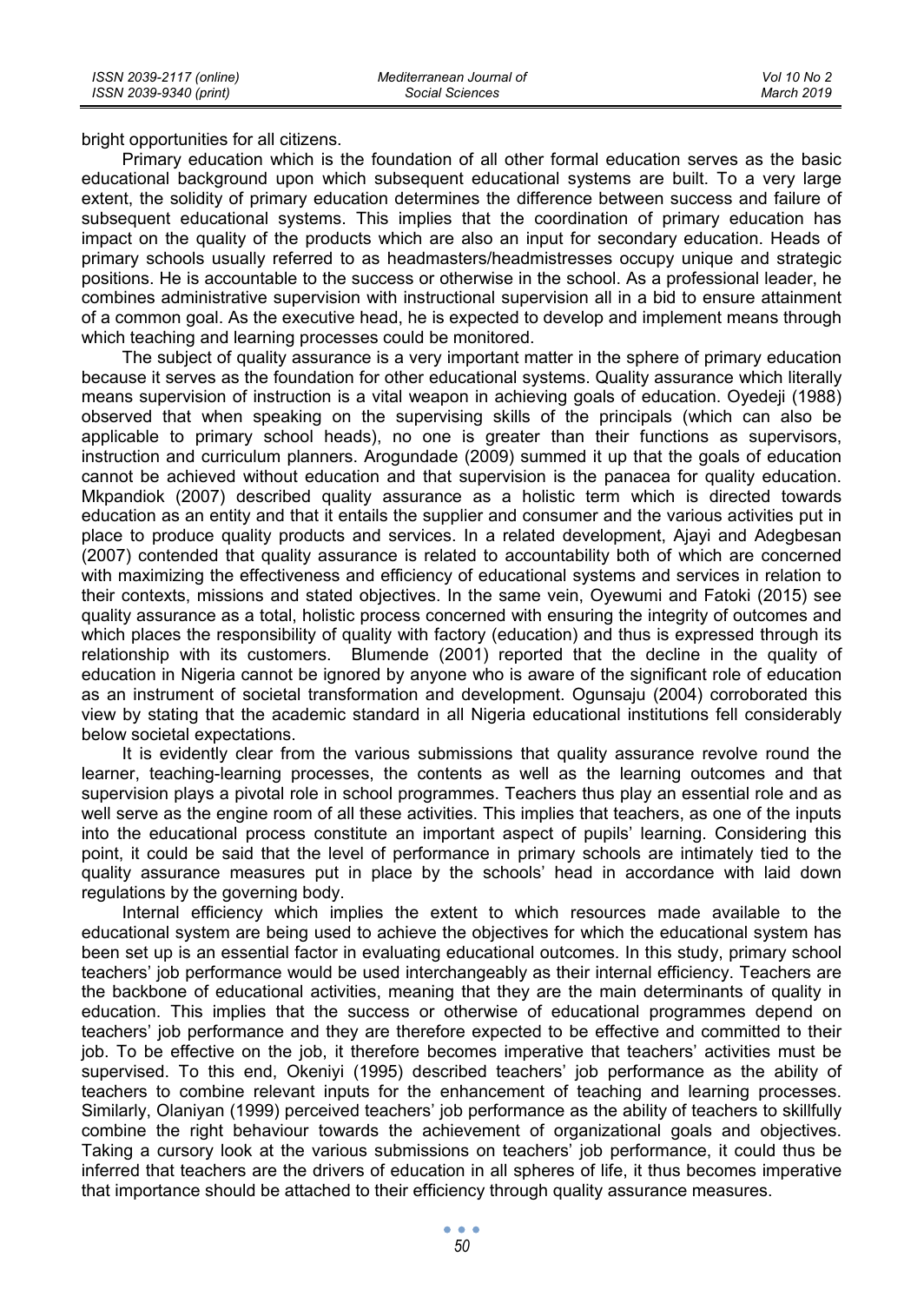| ISSN 2039-2117 (online) | Mediterranean Journal of | Vol 10 No 2 |
|-------------------------|--------------------------|-------------|
| ISSN 2039-9340 (print)  | Social Sciences          | March 2019  |

Observation shows that headmasters who are the internal supervisors appear not to be bothered about ways and manners in which teachers discharge their duties, most especially those schools that are located in the rural areas. Probable reason for this might be due to the exposure to seminars, workshops and conferences on modern supervisory techniques that headmasters in schools located in urban centers have over their counterparts in the rural areas or because their activities are closely monitored by the primary school supervising agencies than those in the rural areas. Since supervision is believed to be a pre-requisite for teachers' internal efficiency irrespective of schools' location, it therefore becomes essential that teachers should be supervised in the area of curriculum implementation, preparation of lesson notes, punctuality and regularity in class among others. All these are variables that if not well supervised, are believed to have negative impact on teachers' job performance.

Some headmasters appear not to supervise their teachers' job performance in relation to the contents and methods used in implementing the curriculum and this could be inimical to the attainment of educational goals. Curriculum is a powerful tool used by the school to actualize the educational objectives of a nation. Thorng (2013) affirmed that it is through curriculum that ideas, concepts and theories are translated into practice, into the teaching, learning and assessment programmes that form the day-to-day experience for educators at all levels. It could be inferred from Thorng's assertion that effective curriculum implementation is one of the important functions of a headmaster if the goals for which the school stands are to be achieved. Although it is the teachers that would implement the curriculum, but it is imperative that headmasters should supervise the how, when, where and why of the implementation processes in order to ensure a positive teaching-learning processes because it is generally believed that effective curriculum implementation cannot take place in a school where the headmaster does not accord importance to instructional supervision.

The quality of teachers' preparation for his/her lesson is crucial to helping pupils reach high academic standards, yet some enter classrooms unprepared. Some teachers appear to shirk their responsibilities by not writing scheme of work, lesson notes, diaries among others as and when due. Lesson note which serves as a blueprint containing what to be taught, objectives to be achieved, steps to be involved as well as evaluation of teaching-learning processes is an essential note to be made available and consulted during teaching, but some teachers appear not to bother about going to class with well-prepared lesson note. Probable reason for teachers' unpreparedness for their class might be because of their headmasters' incapability of exercising their supervisory role. It is imperative to note that for meaningful and effective learning to take place, teachers' lesson notes must be well prepared and its quality ascertained by the headmaster or designated person because scantly or ill-prepared lesson notes could jeopardize attainment of school goals. Adewumi (2000) emphasized that in discharging their supervisory role, principals (which could also be applicable to headmasters) could help their teachers for better task performance in the preparation of lesson plans and lesson notes, good use of instructional methods and teaching aids.

Teachers' efficiency in relation to their punctuality and regularity in class is another variable that needs to be supervised by headmasters if the goals for which the school stands are to be achieved. Okpilike in Buhari (2014) contended that teachers exhibit various forms of indiscipline such as lateness to school, lack of preparation for class work, absenteeism among others and concluded that the shift in the value system has permeated the school system. Observation shows that some teachers especially those in the rural areas appear not to be punctual in class, let alone being regular. Some teachers come to school and classes at their convenient time while some engage in their personal businesses, some even work in their farm at the expense of teaching the pupils while some engage their colleagues in irrelevant discussions instead of teaching the pupils. All these and other irregularities among teachers are possible probably because of the low quality assurance measure put in place in schools. Be it as it may, it is essential that adequate quality assurance measures be put in place to checkmate teachers' internal efficiency so that goals of the schools could be achieved.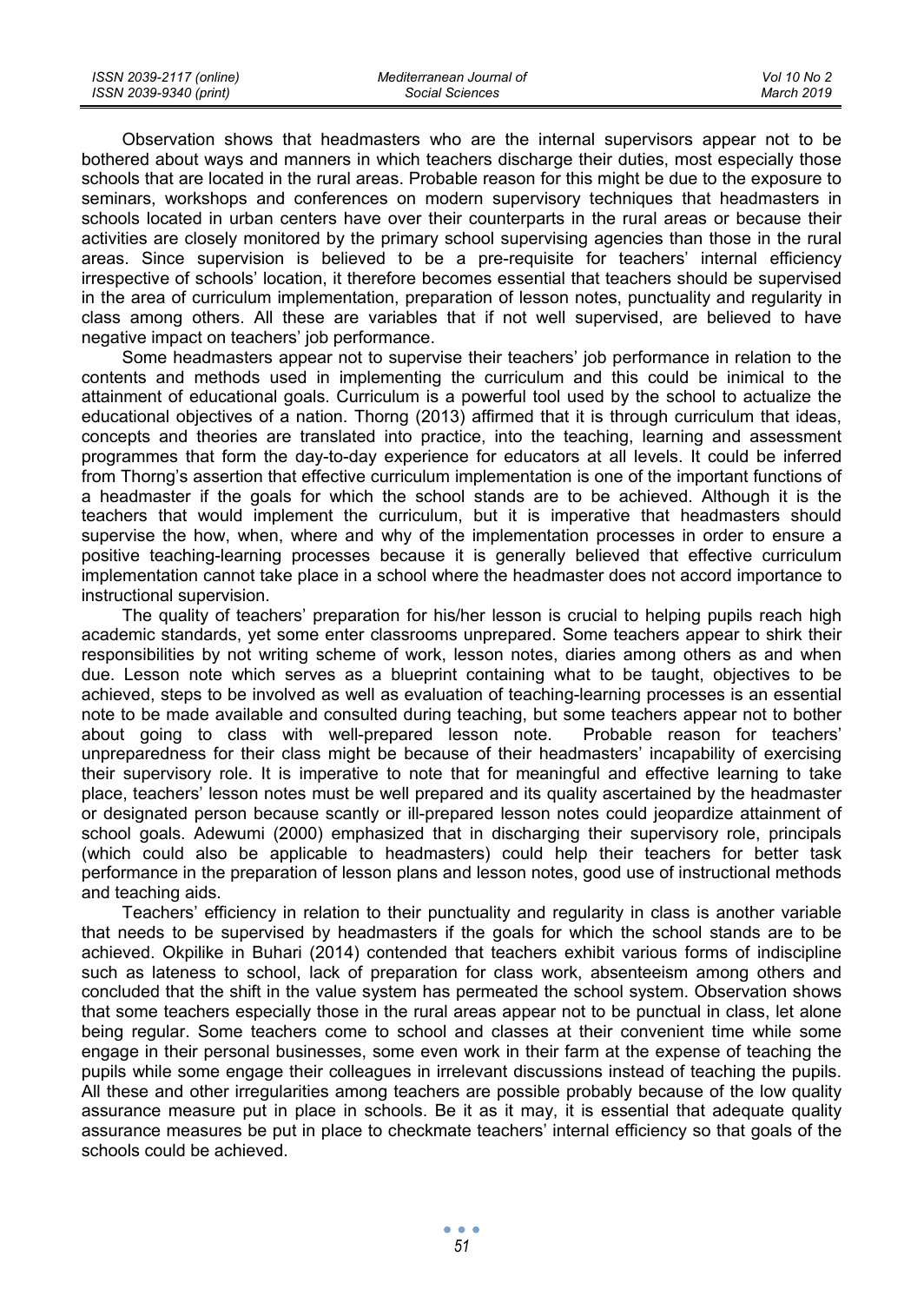#### **2. Statement of the Problem**

Some stakeholders especially government, parents and the society alleged internal inefficiency among primary school teachers. This seems to escalate the incidence of academic and moral decadence among pupils. Reasons such as leadership styles, communication behaviour among others have been adduced to this, but this work investigated teachers' internal efficiency vis-à-vis quality assurance since quality assurance appear to be a powerful tool in achieving stated goals. The problem of the study is therefore the seemingly non-clarity of the impact of quality assurance on teachers' internal efficiency and which of the either school in rural and urban centers can better enhance quality assurance among his/her members of staff so that school goals could be achieved.

### **3. Research Hypotheses**

- i. There is no significant relationship between quality assurance and teachers' internal efficiency.
- ii. There is no significant difference in the quality assurance measure provided in rural and urban schools.
- iii. There is no significant difference between the internal efficiencies of teachers in rural and urban schools.

### **4. Methodology**

The study is a descriptive research design of the survey type. The population of the study comprised all the primary school pupils and 9,310 teachers in the 818 public primary schools in Ekiti State. The sample for the study was 700 teachers and 700 primary six pupils selected from 35 primary schools. The sample was drawn through the multi-stage sampling procedure involving random, proportionate and stratified sampling techniques. In doing this, 7 Local Government Areas were randomly selected from the 16 Local Government Areas in the State. This was followed by proportionate selection of 5 primary schools per Local Government Area, making 35 schools, 700 teachers and 700 pupils were thereafter selected using stratified sampling technique at the rate of 20 teachers and 20 pupils per school taking into consideration variables like sex, school size and location.

The instruments used to collect data were questionnaire titled "Quality Assurance Questionnaire" which was answered by teachers and "Teachers Internal Efficiency Questionnaire" which was administered on the pupils. The face and content validity were established by experts in educational management and tests and measurement in the Faculty of Education, Ekiti State University. The reliability of the instruments were established through test-retest method. This was done by administering the instruments twice within an internal of two weeks to 48 teachers and 40 pupils in 2 schools which were not part of the sample used in the study. The two sets of responses were correlated using Pearson's Product Moment Correlation and reliability coefficient of 0.78 was obtained for QAQ and 0.75 for TIEQ. The hypotheses were tested using test of relationship and test of difference. The results were held significant at 0.05.

#### **5. Results**

*5.1 Hypothesis 1: There is no significant relationship between quality assurance and teachers' internal efficiency* 

**Table 1:** Pearson's Product Moment Correlation on Quality Assurance and Teachers' Internal Efficiency

| Variables                        |     | Mean  | SD   | r-cal    | r-tab |  |
|----------------------------------|-----|-------|------|----------|-------|--|
| Quality assurance                | 700 | 26.60 | 3.90 | $0.363*$ | 0.195 |  |
| Teachers' internal efficiency    | 700 | 13.91 | 4.10 |          |       |  |
| * Cianificant $D \ge 0$ $\Omega$ |     |       |      |          |       |  |

Significant  $P < 0.05$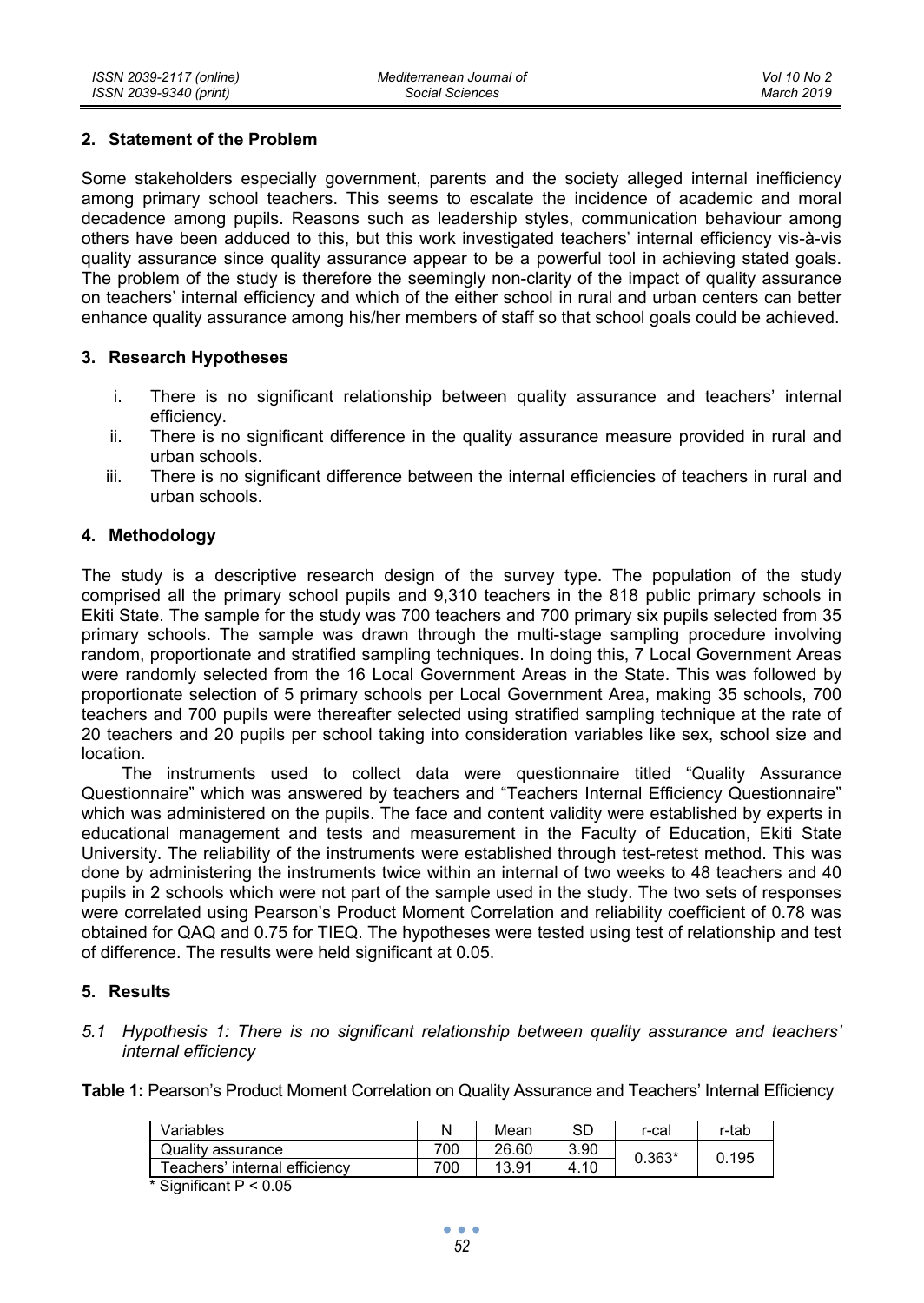| ISSN 2039-2117 (online) | Mediterranean Journal of | Vol 10 No 2 |
|-------------------------|--------------------------|-------------|
| ISSN 2039-9340 (print)  | Social Sciences          | March 2019  |

Table 1 shows that r-calculated value of (0.363) is greater than r-table value of (0.195) at 0.05 level of significance. The null hypothesis was therefore rejected. This implies that there was a significant relationship between quality assurance and teachers' internal efficiency.

- *5.2 Hypothesis 2: There is no significant difference in the quality assurance measures provided in rural and urban schools*
- **Table 2:** t-test of quality assurance measures provided in rural and urban schools

| Variables                    |     | Mean  | SD   | Df  | t-cal  | t-tab |  |
|------------------------------|-----|-------|------|-----|--------|-------|--|
| Urban                        | 388 | 27.13 | .65  | 698 | 4.478* | .960  |  |
| Rural                        | 312 | 25.83 | 5.41 |     |        |       |  |
| $*$ Cianificant $D \ge 0$ OF |     |       |      |     |        |       |  |

Significant  $P < 0.05$ 

Table 2 shows that the value of t-calculated (4.478) is greater than the value of r-table (1.960) at 0.05 level of significance. The null hypothesis was therefore rejected. This implies that there was a significant difference in the quality assurance measures provided in rural and urban schools.

*5.3 Hypothesis 3: There is no significant difference between the internal efficiencies of teachers in rural and urban schools* 

**Table 3:** t-test of internal efficiencies of teachers in rural and urban schools

| Variable                   |     | Mean  | SD    | Df  | t-cal    | t-tab |
|----------------------------|-----|-------|-------|-----|----------|-------|
| Rural                      | 234 | 11.80 | 6.60  | 698 | 10.391** | .960  |
| Urban                      | 466 | 14.97 | 0.000 |     |          |       |
| * Cianificant $D \ge 0$ 05 |     |       |       |     |          |       |

Significant  $P < 0.05$ 

Table 3 shows that the value of t-calculated (10.391) was greater than the value of t-tab (1.960) at 0.05 level of significance. The null hypothesis was therefore rejected. Implication of this is that there was a significant difference between the internal efficiencies of teachers in rural and urban schools.

#### **6. Discussion**

The study revealed a significant relationship between quality assurance and teachers' internal efficiency. This implies that there is the likelihood of achieving success by headmasters who strive to monitor teachers' activities and as well ensuring that all activities are geared towards overall success of the school. Probable reason for this might be because of the general belief that instructional supervision which is perceived as a tool of quality control in the school needs to be used as and when due by headmasters in order to attain school goals. This finding is in congruence with Chika, Enueme and Ebele (2008) and Ekaette and Eno (2016) who all contended a positive connection between supervision and teachers' job performance.

The study also revealed a significant difference in the quality assurance measures provided in rural and urban schools. This might be due to the general belief that schools located in urban centers have edge over those in the rural areas in terms of access to modern quality assurance measures such as attending and participating in workshops, seminars and conferences among others than their counterparts in the rural areas. The finding corroborates that of Bowman (2002) who reported that schools in the inner part of the city are very different in many areas from those located in the suburb.

The study equally revealed a significant difference between the internal efficiencies of teachers in rural and urban schools. This might be due to the fact that schools in the urban centers are regularly inspected by designated officers than their counterparts in the rural areas.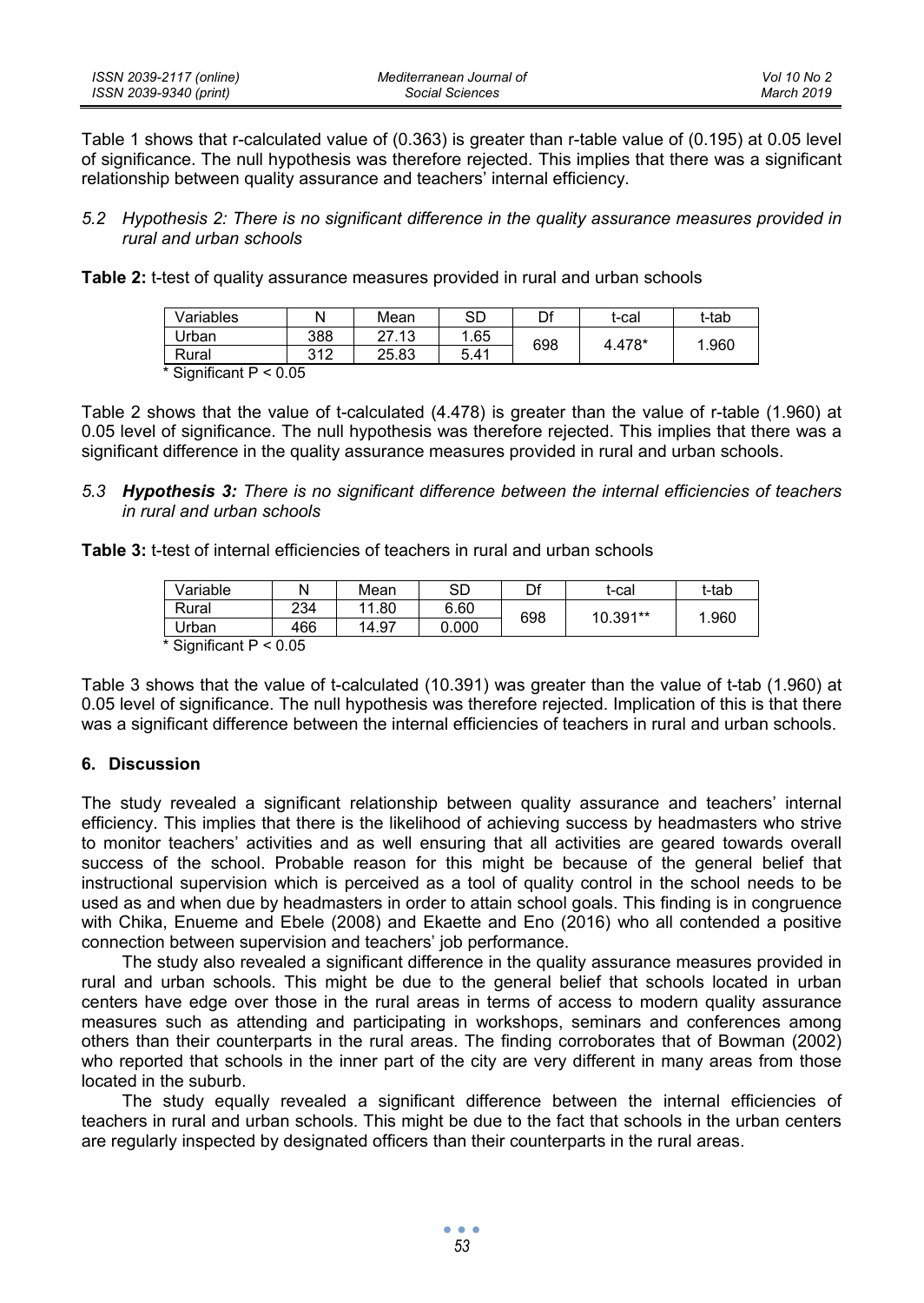### **7. Conclusion**

The findings of this study have led to the conclusion that quality assurance is a critical variable of internal efficiency among primary school teachers. This is evidenced in the findings which revealed that headmasters that supervise their teachers' activities as and when due pave way for enhancing teachers' job performance. This could in turn boost students' academic performance and subsequently, attainment of school goals.

### **8. Recommendations**

The following recommendations were made based on the findings:

- 1. Supervising agencies of primary education should closely monitor teachers' activities, especially those in the rural areas in order to boost their internal efficiency.
- 2. Induction courses, workshop and conferences should be organized on a regular basis by the government in general and the State Universal Basic Education in particular for primary school administrators, most especially those in the rural areas on the various ways through which their teachers' activities could be monitored in order to actualize school goals.

#### **References**

Adewumi, S.A. (2000). The Relationship between Supervisory Climate and Teacher-Student performance in Oyo state Secondary Schools. Unpublished Ph.D Thesis. University of Ibadan.

Ajayi, T. & Adegbesan, S.O. (2007). Quality Assurance in Teaching Profession. Paper Presented at a Forum on Emerging Issues in Teaching Professionalism in Nigeria.

Arogundade, B.B. (2009). Fundamentals of School Supervision. Ado-Ekiti: Greenline Publishers.

Blumende, R.S. (2001). Making Schools Effective in Nigeria. *Journal of Education Research,* 5(1)

Buhari, R.O. (2014). In Okpilike eds, Principals' Administrative Strategies and Teachers' Job Effectiveness as Correlates of Secondary School Students Academic Performance in South-western States of Nigeria. Unpublished Ph.D Thesis, Ekiti State University.

Chika, P., Enueme & Ebele, J.E. (2008). Principals' Instructional Leadership Roles and Effect on Teachers' Job Performance. A Case Study of Secondary Schools in Asaba Metropolis, Delta State, Nigeria, 16(1), 15.

Ekaette, E.I. & Eno, E. (2016). Principals' Instructional Supervision and Teachers' Effectiveness. *European Centre for Research Training and Development,* 4(7), 99.

- FRN, (2004). Nigeria Policy on Education. *Nigeria Education Resource and Development Council (NERDC),* Lagos.
- Mkpandiok, A. (2007). Quality Assurance of Secondary Schools in Akwa-Ibom States, Uyo. University of Uyo Printing Press.
- Ocho, L.O. & Nwangwu, I.O. (2011). Fundamentals of Primary and Secondary School Personnel Administration. Enugu: New Generations Ventures Limited.

Ogunsaju, S. (2004). A Guide to School Effectiveness in Nigeria. Ibadan: Laville Publications.

- Okeniyi, C.M. (1995). Relationship between Leadership Problems and School Performance in Oyo State Secondary Schools. Unpublished M.Ed Thesis, University of Ibadan.
- Olaniyan, A.O. (1999). Principal Preparation, Selection and Leadership Roles: Teachers and Teaching in Nigeria. Benin: Fiesta Press.
- Oyedeji, B. (1998). *Management in Education: Principles and Practice,* Lagos: ARAS Publishers.
- Oyewumi, C.F. & Fatoki, O.R. (2015). Quality Assurance in Teachers' Education in Kwara State: Challenges and the Way Forward. *Merit Research Journal of Education and Review,* 3(2), 121.
- Thorng, C. (2013). Ci6112 Week 8 Curriculum Implementation. The *MERLOT Journal of Online Learning and Teaching (JOLT),* http://jolt.merlot.org